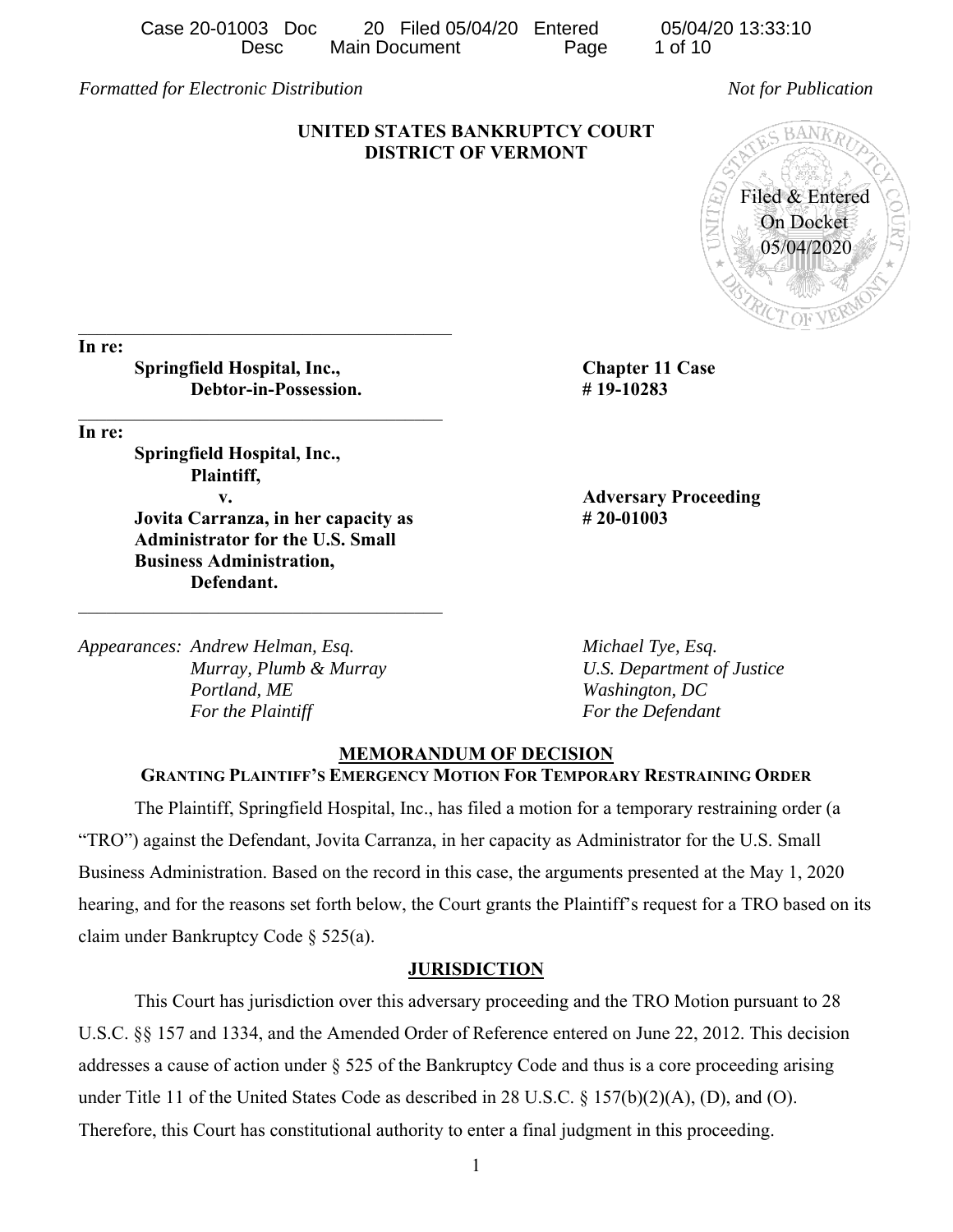#### **PROCEDURAL HISTORY**

 On April 27, 2020, the Plaintiff filed a verified complaint to commence this adversary proceeding (doc. # 1, amended at doc. # 3, and, as amended, the "Complaint") and a motion for an emergency hearing on its request for a temporary restraining order (doc. # 2, the "TRO Motion"). Pursuant to the Court's scheduling order on the TRO Motion (doc. # 5), the Defendant filed a response on April 29, 2020 (doc. # 10), and the Plaintiff filed a supplemental memorandum of law on April 30, 2020 (doc.  $\#$  11).<sup>1</sup> The Court held an emergency hearing on the TRO Motion on May 1, 2020 and took the matter under advisement. Following the hearing, the Plaintiff filed two notices of supplemental legal authority regarding rulings in three adversary proceedings in other districts, which were issued that day (doc.  $\#$  15, 16).<sup>2</sup>

# **ISSUES PRESENTED**

The Plaintiff's Complaint includes four counts for relief: (I) preliminary and permanent injunction, (II) declaratory judgment (based on a claim that the Defendant exceeded her statutory authority), (III) determination of a violation of Bankruptcy Code § 525(a), and (IV) mandamus under 28 U.S.C. § 1361. The Plaintiff's TRO Motion (doc. # 2) asks the Court to enter a TRO, essentially, so the Plaintiff's application under the recently enacted Paycheck Protection Program (the "PPP") is considered without regard to the Plaintiff's status as a chapter 11 debtor.

As a threshold matter, the Court must determine whether the Defendant is immune from the Plaintiff's request for injunctive relief. If the Defendant is not protected by sovereign immunity, then the Court must next determine whether the Plaintiff has met its burden of establishing that a TRO is warranted based on any of the Plaintiff's alleged bases for relief.

# **LEGAL STANDARD**

The standard for entry of a TRO is the same as for a preliminary injunction. Andino v. Fischer, 555 F. Supp. 2d 418, 419 (S.D.N.Y. 2008) (citations omitted). A party seeking a preliminary injunction must establish: (1) a likelihood of success on the merits; (2) a likelihood of irreparable harm absent relief; (3) that the balance of equities weighs in its favor; and (4) that an injunction is in the public interest. Metro. Life Ins. Co. v. Bucsek, 919 F.3d 184, 188, n.2 (2d Cir. 2019) (citing Winter v. NRDC, Inc., 555 U.S. 7, 20(2008)).

<sup>&</sup>lt;sup>1</sup> Although permitted to by the scheduling order, the Defendant did not file a supplemental memorandum of law (see doc. # 5).<br><sup>2</sup> Those rulings are Boman Catholic Church of the Archdiocese of Santa Fe v. U.S. Small Busin <sup>2</sup> Those rulings are Roman Catholic Church of the Archdiocese of Santa Fe v. U.S. Small Business Administration (In re Roman Catholic Church of the Archdiocese of Santa Fe), Adv. No. 20-ap-01026 (Bankr. D.N.M. May 1, 2020); Penobscot Valley Hospital v. Carranza (In re Penobscot Valley Hospital), Adv. No. 20-ap-01005 (Bankr. D. Me. May 1, 2020); and Calais Regional Hospital v. Carranza (In re Calais Regional Hospital), Adv. No. 20-ap-01006 (Bankr. D. Me. May 1, 2020).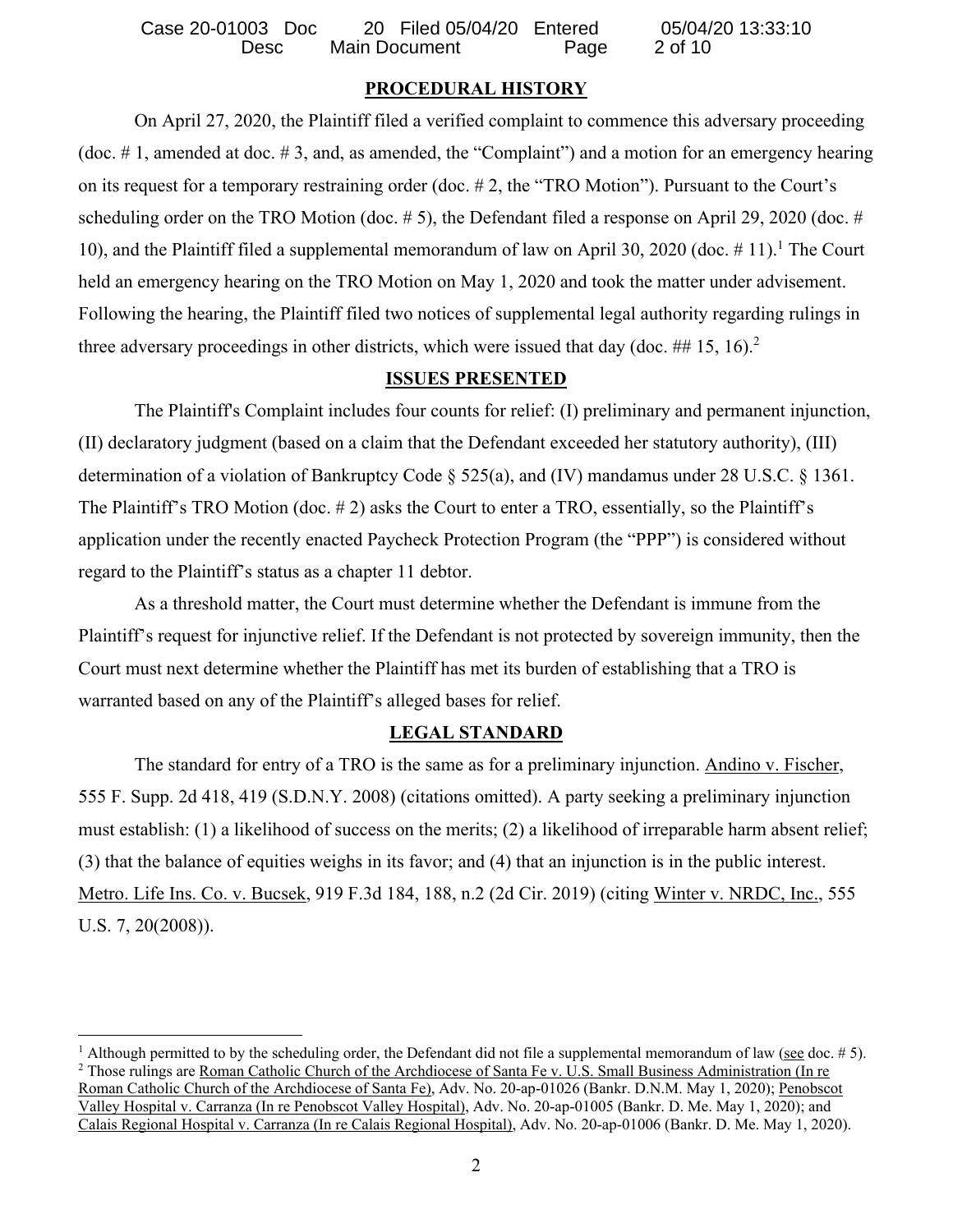#### **DISCUSSION**

## **A. Application of Sovereign Immunity to the Plaintiff's § 525(a) Claim**

 The Court considers first the Plaintiff's prayer for relief based on the Defendant's alleged violation of the anti-discrimination provision of the Bankruptcy Code, 11 U.S.C. § 525. The Defendant alleges its sovereign immunity precludes the Court from granting the Plaintiff injunctive relief on this basis (doc. # 10, p. 2). In response, the Plaintiff points to §§ 105, 106, and 525 of the Bankruptcy Code, which it asserts abrogate the Defendant's sovereign immunity (doc. # 11, p. 11). Those sections provide, in relevant part, as follows:

[A] governmental unit may not deny … a license, permit, charter, franchise, or other similar grant to … a person that is or has been a debtor under [the Bankruptcy Code, 11 USCS §§ 101 et seq.] …, solely because such bankrupt or debtor is or has been a debtor under [the Bankruptcy Code][.]

11 U.S.C. § 525(a).

The court may issue any order, process, or judgment that is necessary or appropriate to carry out the provisions of this title.

#### 11 U.S.C. § 105(a).

Notwithstanding an assertion of sovereign immunity, sovereign immunity is abrogated as to a governmental unit to the extent set forth in this section with respect to the following:

(1) Sections 105, 106, … 525 of [the Bankruptcy Code].

(2) The court may hear and determine any issue arising with respect to the application of such sections to governmental units.

(3) The court may issue against a governmental unit an order, process, or judgment under such sections[.]

(4) The enforcement of any such order, process, or judgment against any governmental unit shall be consistent with appropriate nonbankruptcy law applicable to such governmental unit[.]

## 11 U.S.C. § 106(a).

Together, these sections appear on their face to authorize the Court to enjoin the Defendant from taking any action this Court finds to be a violation of § 525(a). The Defendant is resolute, however, in her position that these Bankruptcy Code sections are insufficient to defeat the sovereign immunity she has from injunctive relief under nonbankruptcy law, namely  $\delta$  634(b)(1) of the Small Business Act (doc. #10, p. 10). That statute provides, in relevant part:

(b) Powers of Administrator. In the performance of, and with respect to, the functions, powers, and duties vested in him by this Act the Administrator may—

(1) sue and be sued in any court of record of a State having general jurisdiction, or in any United States district court, and jurisdiction is conferred upon such district court to determine such controversies without regard to the amount in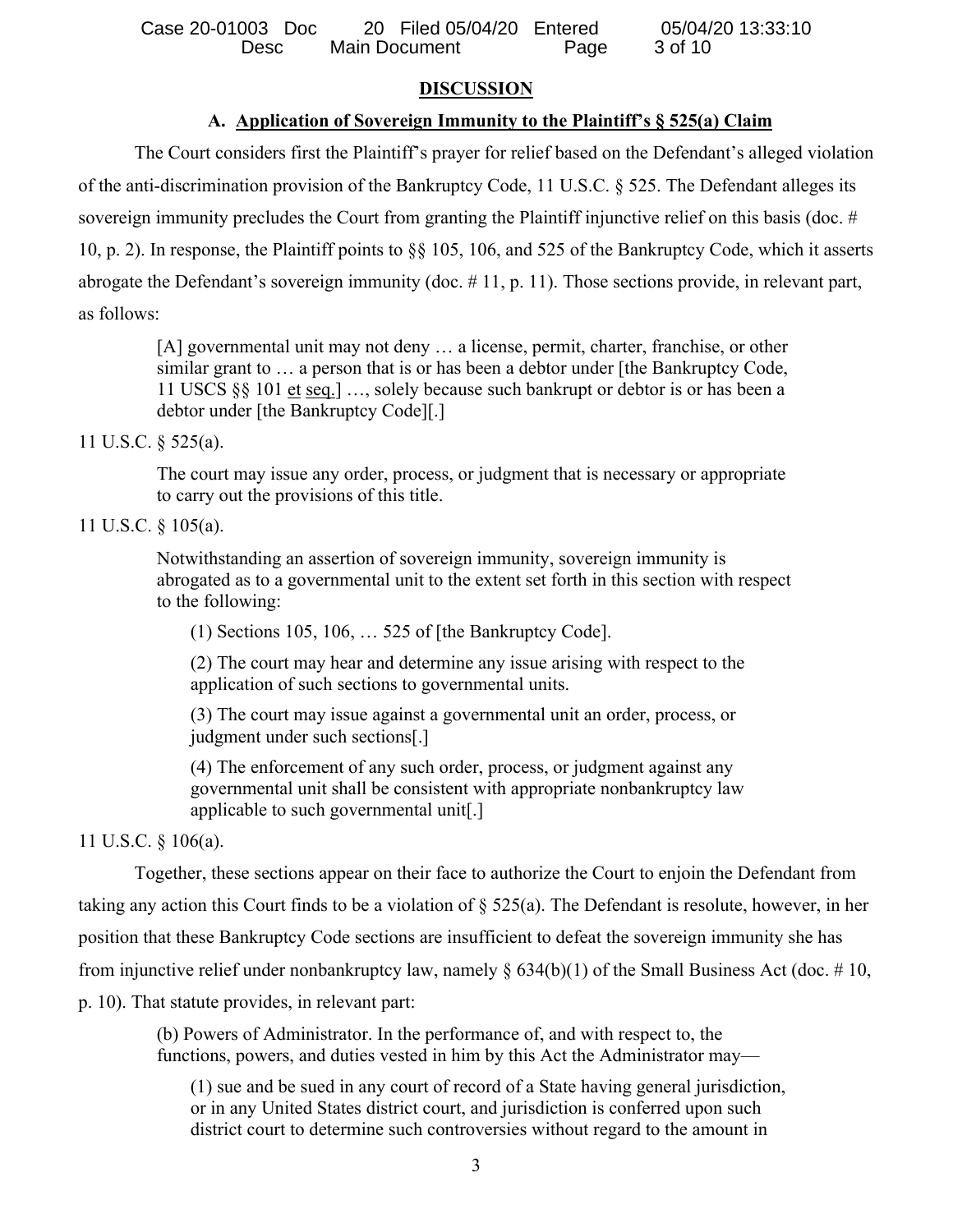controversy; but no … injunction … or other similar process, mesne or final, shall be issued against the Administrator or his property[.]

15 U.S.C. § 634(b)(1).

In two recent companion decisions, the Bankruptcy Court for the District of Maine harmonized these potentially conflicting statutes and determined it was authorized to enter a carefully tailored TRO against the SBA based on the Defendant's discriminatory conduct, notwithstanding  $\S$  634(b), in reliance on Bankruptcy Code §§ 105, 106, and 525. See Penobscot Valley Hospital v. Carranza (In re Penobscot Valley Hospital), Adv. No. 20-ap-01005 (Bankr. D. Me. May 1, 2020); Calais Regional Hospital v. Carranza (In re Calais Regional Hospital), Adv. No. 20-ap-01006 (Bankr. D. Me. May 1, 2020) (Fagone, J.) (citing Ulstein Maritime, Ltd. v. United States, 833 F.2d 1052 (1st Cir. 1987). Although Ulstein is not binding in this Circuit, in the absence of binding authority from the Second Circuit, the Court finds its guidance – as well as the reasoning of its sister court in Penobscot and Calais – to be persuasive.

In Ulstein, the First Circuit opined:

The bare language facially [of  $\S 634(b)(1)$ ] suggests that "no ... injunction" can be directed at the SBA. Some courts have read the wording in this way, and concluded that all injunctive relief directed at the SBA is absolutely prohibited. E.g., Valley Constr. Co. v. Marsh, 714 F.2d at 29; Little v. United States, 489 F. Supp. 1012, 1016 (C.D. Ill. 1980), aff<sup>'</sup>d, 645 F.2d 77 (7<sup>th</sup> Cir. 1981); Mar v. Kleppe, 520 F.2d at 869; Romeo v. United States, 462 F.2d 1036, 1038 (5<sup>th</sup> Cir.), cert. denied, 410 U.S. 928, 35 L. Ed. 2d 589, 93 S. Ct. 1361 (1973), Expedient Servs., Inc. v. Weaver, 614 F.2d 56 (5th Cir. 1980); Jets Servs., Inc. v. Hoffman, 420 F. Supp. 1300, 1308–09 (M.D. Fla. 1976). However, other courts have found that  $\S 634(b)(1)$  does not bar injunctions in all circumstances. Cavalier Clothes v. United States, 810 F.2d 1108, 1112 (Fed. Cir. 1987); Oklahoma Aerotronics v. United States, 213 U.S. App. D.C. 64, 661 F.2d 976, 977 (D.C. Cir. 1981); Related Indus. v. United States, 2 Cl. Ct. 517, 522 (1983). See also Dubrow v. Small Business Admin., 345 F. Supp. 4, 7 (D.Cal. 1972); Simpkins v. Davidson, 302 F. Supp. 456, 458 (S.D.N.Y. 1969).

The meaning of the limitation on the waiver of immunity in  $\S$  634(b)(1) was analyzed in Cavalier Clothes, 810 F.2d at 1108. There the court reviewed and endorsed the careful analysis of the legislative history of  $\S$  634(b)(1) in Related Industries, 2 Cl.Ct. at 522–23. The origin and purpose of the language in  $\S 634(b)(1)$ goes back to the decision in FHA v. Burr, 309 U.S. 242, 84 L. Ed. 724, 60 S. Ct. 488 (1940), which held that when Congress established an agency that was authorized to engage in business transactions and permitted it to "sue and be sued" (as is true of the SBA), this waiver extended to all civil processes incident to suit such as garnishment and attachment of the agency's assets. Therefore, language such as that in  $\S 634(b)(1)$  was added to enabling statutes to bar the attachment of agency funds and other interference with agency functioning. The same boilerplate language is found repeatedly in statutes establishing agencies that provide loans or funds to the public, e.g., 7 U.S.C. § 1506(d) (Federal Crop Insurance Corporation); 15 U.S.C. § 714b(c) (Commodity Credit Corporation); 42 U.S.C. § 3211(11) (Secretary of Commerce). See Related Industries, 2 Cl. Ct. at 522 n.2. While the specific legislative history of  $\S$  634(b)(1) is silent on the purpose of this language, the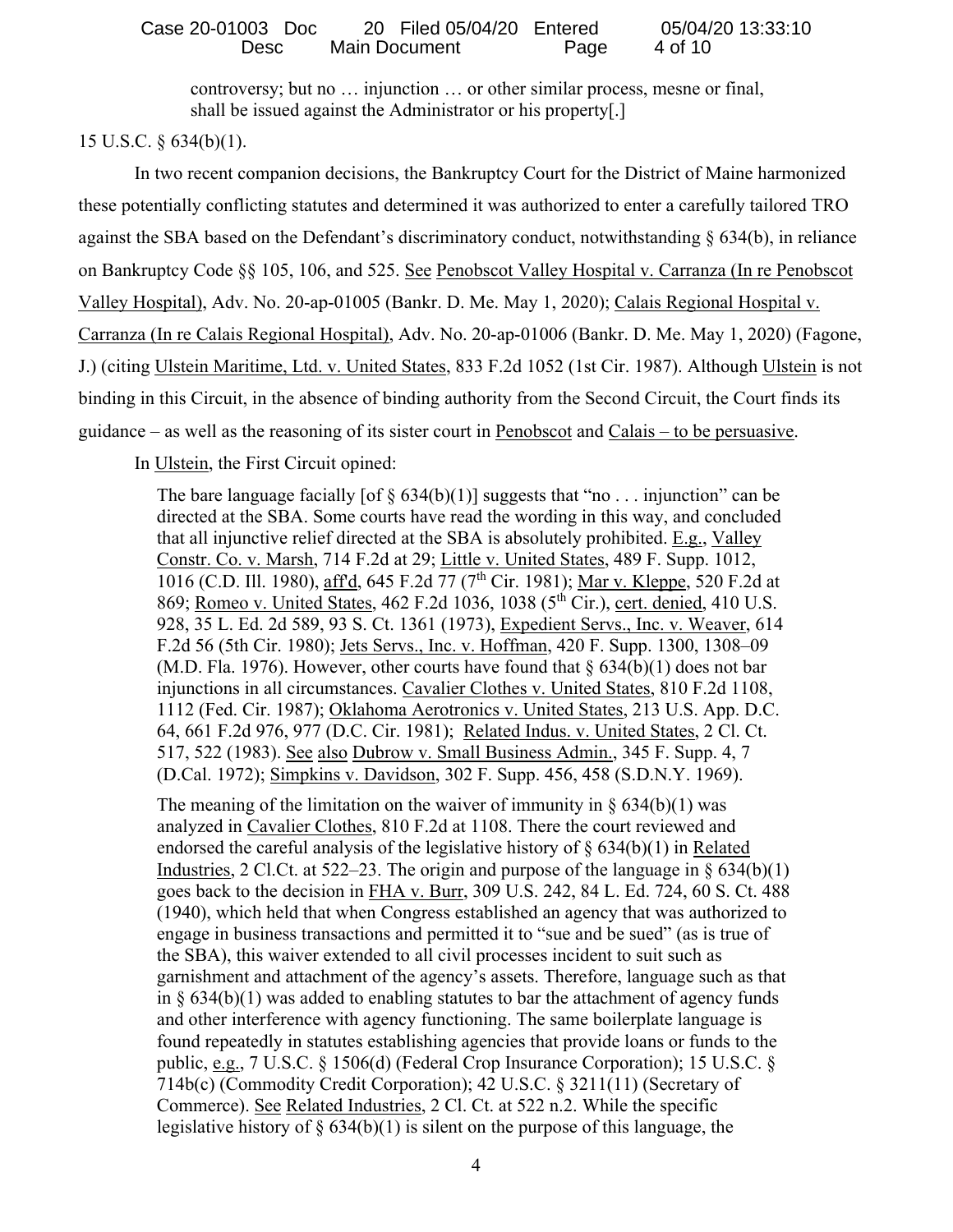legislative history of earlier statutes containing the identical wording indicates that it was intended to keep creditors or others suing the government from hindering and obstructing agency operations through mechanisms such as attachment of funds. "Nothing in the language or the legislative history of § 634 suggests that Congress intended to grant the SBA any greater immunity from injunctive relief than that possessed by other governmental agencies." Cavalier Clothes, 810 F.2d at 1112. "Rather, it merely intended to insure that the SBA be treated the same as any other government agency in this respect." Related Industries, 2 Cl. Ct. at 522. **The noinjunction language protects the agency from interference with its internal workings by judicial orders attaching agency funds, etc., but does not provide blanket immunity from every type of injunction. In particular, it should not be interpreted as a bar to judicial review of agency actions that exceed agency authority where the remedies would not interfere with internal agency operations**.

Ulstein, 833 F.2d at 1056–57 (emphasis added).

 Congress enacted § 106 of the Bankruptcy Code in 1978, 20 years after it enacted § 634 of the Small Business Act in 1958 (and 25 years after prior similar provisions of that Act were originally enacted in 1953). The language of § 106(a) unequivocally expresses Congress' intent to abrogate sovereign immunity with respect to Bankruptcy Code §§ 105, 106, and 525. Congress has not authorized the Defendant to take actions that violate Bankruptcy Code  $\S$  525(a), and the TRO the Plaintiff seeks here would not interfere with the SBA's internal agency operations (see  $\S$  B.3, infra). See also Penobscot, Bankr. D. Me. Adv. No. 20-ap-01005, at pp. 3–4.

Accordingly, THE COURT FINDS it is authorized under Bankruptcy Code §§ 105, 106, and 525 to enter carefully tailored injunctive relief against the Defendant, it has constitutional authority to enter a final judgment, and it is not barred from doing so by 15 U.S.C.  $\S$  634(b)(1).

#### **B. Application of TRO Factors to the Plaintiff's § 525(a) Claim**

Having disposed of the threshold question, the Court turns to the salient question of whether a TRO is warranted based on the Plaintiff's § 525(a) claim. The Plaintiff argues each of the four TRO factors weighs in its favor; conversely, the Defendant argues the Plaintiff has failed to meet its burden of proof on these factors and, in any event, each factor weighs against the granting of injunctive relief. The Court will examine each of the four prongs of the TRO test with respect to the Plaintiff's §525(a) claim.

#### *1. Likelihood of Success on the Merits*

The Plaintiff argues the Defendant is violating  $\S$  525(a) of the Bankruptcy Code by denying the Plaintiff an opportunity to have its PPP application considered solely because it is a bankruptcy debtor (doc. # 2, p. 9; doc. # 11, p. 2). The Defendant counters that Bankruptcy Code  $\S$  525(a) does not apply to the PPP because it is a loan (doc.  $# 10$ , p. 11).

As noted in  $\S$  A, infra, Bankruptcy Code  $\S$  525(a) provides, in relevant part, that "a governmental unit may not deny ... a license, permit, charter, franchise, or other similar grant to" a bankruptcy debtor.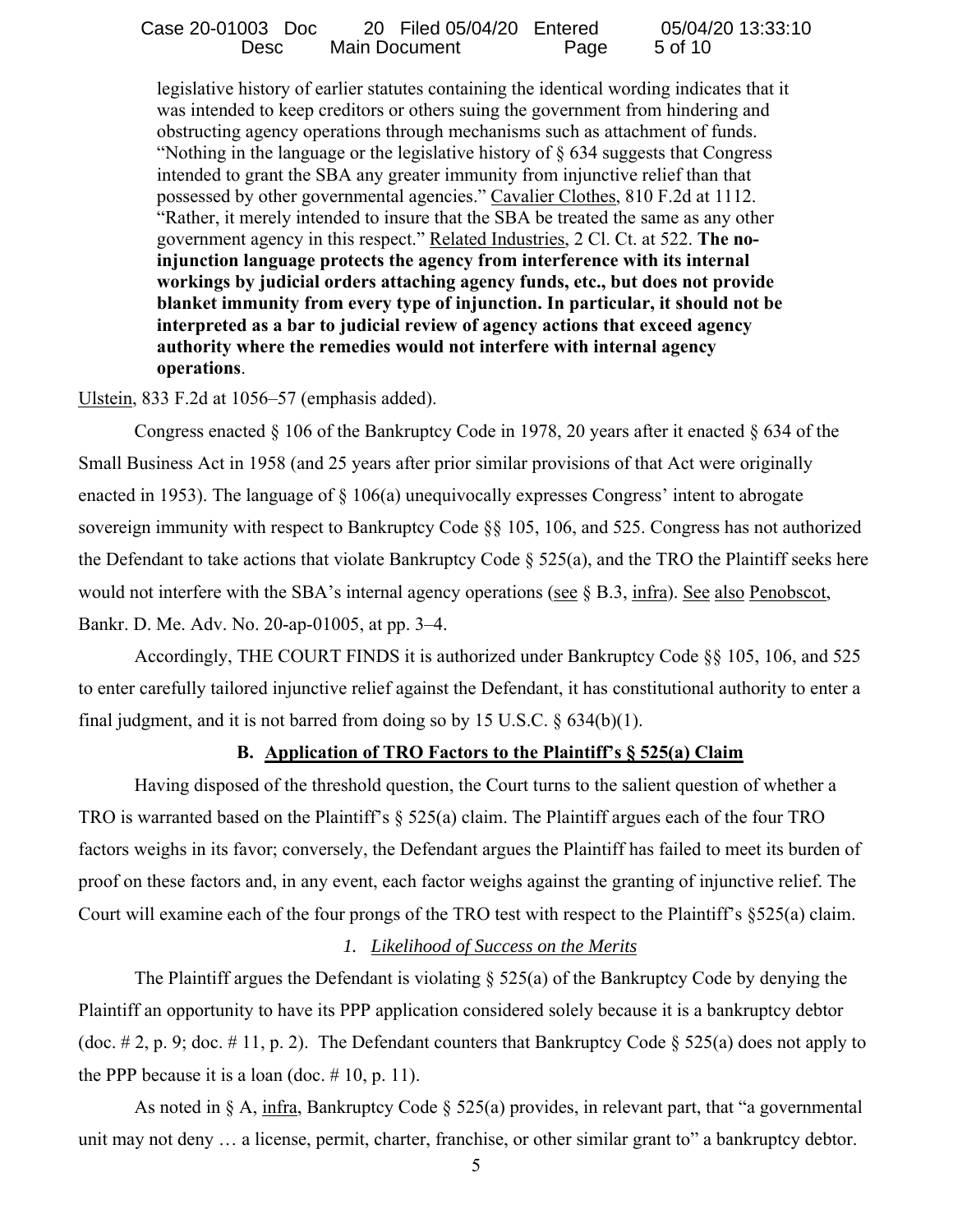Thus, the Court must determine whether the Defendant's exclusion of the Plaintiff from the universe of eligible PPP applicants constitutes the denial of, or discrimination with respect to, a "license, permit, charter, franchise, or other similar grant" for purposes of  $\S$  525(a).

The Defendant points to cases holding that  $\S$  525(a) does not extend to loans or that a loan is not "a license, permit, charter, franchise, or other similar grant" within the meaning of  $\S$  525(a) (doc. # 10, p. 12) (citing Watts v. Penn. Housing Fin. Co, 876 F.2d 1090, 1094 (3d Cir. 1989), Ayes v. U.S. Dep't of Veterans Affairs, 473 F.3d 104, 110 (4<sup>th</sup> Cir. 2006), Toth v. Mich. State Housing Development Authority, 136 F.3d 477, 480 (6<sup>th</sup> Cir. 1998). The Defendant also cites In re Goldrich, 771 F.2d 28, 30 (2d Cir. 1985), in which the Second Circuit declined to extend § 525 to student loan guarantees, in support of her argument that § 525 does not apply to loans. However, the Court finds this characterization of the Second Circuit's position to be unpersuasive, especially in light of the Second Circuit's interpretation of § 525(a) in a more recent case, Stoltz v. Brattleboro Housing Auth. (In re Stoltz), 315 F.3d 80, 93 (2d Cir. 2002).

In Stoltz, the Second Circuit had to determine "whether a public housing lease is a grant 'similar' to a 'license, permit, charter, [or] franchise,'" id. at 90, and "discerned from the plain text of section 525(a) that a public housing lease, and therefore the debtor-tenant's current right to participate in the public housing program, is a protected grant[.]" Id. at 92. The Second Circuit reasoned:

Although courts and commentators generally refer to section 525(a) as the antidiscrimination provision, section 525 contains two additional antidiscrimination provisions, which were added after the 1978 enactment of section 525(a). Section 525(b), enacted in 1984, prohibits discrimination against debtors by private employers. 11 U.S.C.  $\S$  525(b) (1999). Section 525(c), enacted in 1994, prohibits discrimination against debtor-borrowers on the basis of discharged, unrepaid loans by governmental units operating a student loan or grant program. 11 U.S.C. § 525(c) (2001). Section 525(c) signaled congressional disapproval of Goldrich v. New York State Higher Educ. Servs. Corp., 771 F.2d 28 (2d Cir. 1985), in which this Court had narrowly construed section 525(a)'s "other similar grant" language to not include extensions of credit. Neither section 525(b) nor section 525(c) is implicated by this appeal.

### Id. at p. 86, n. 2.

Given the Second Circuit's broad construal of  $\S$  525(a)'s "other similar grant" language in Stoltz to include a public housing lease, the Court does not find the narrow interpretation of that provision in Goldrich, a case decided 17 years before Stoltz and disapproved by Congress, to require the Court to so narrowly construe § 525 here.

The CARES Act is not a statute enacted to increase the availability of commercial loans. Rather, the CARES Act is a grant of financial aid necessitated by a public health crisis. See Penobscot, Bankr. D. Me. Adv. No. 20-ap-01005, at p. 7. Congress enacted and the President signed the Coronavirus Aid, Relief, and Economic Security Act (the "CARES Act") on or about March 27, 2020, and § 1102 of the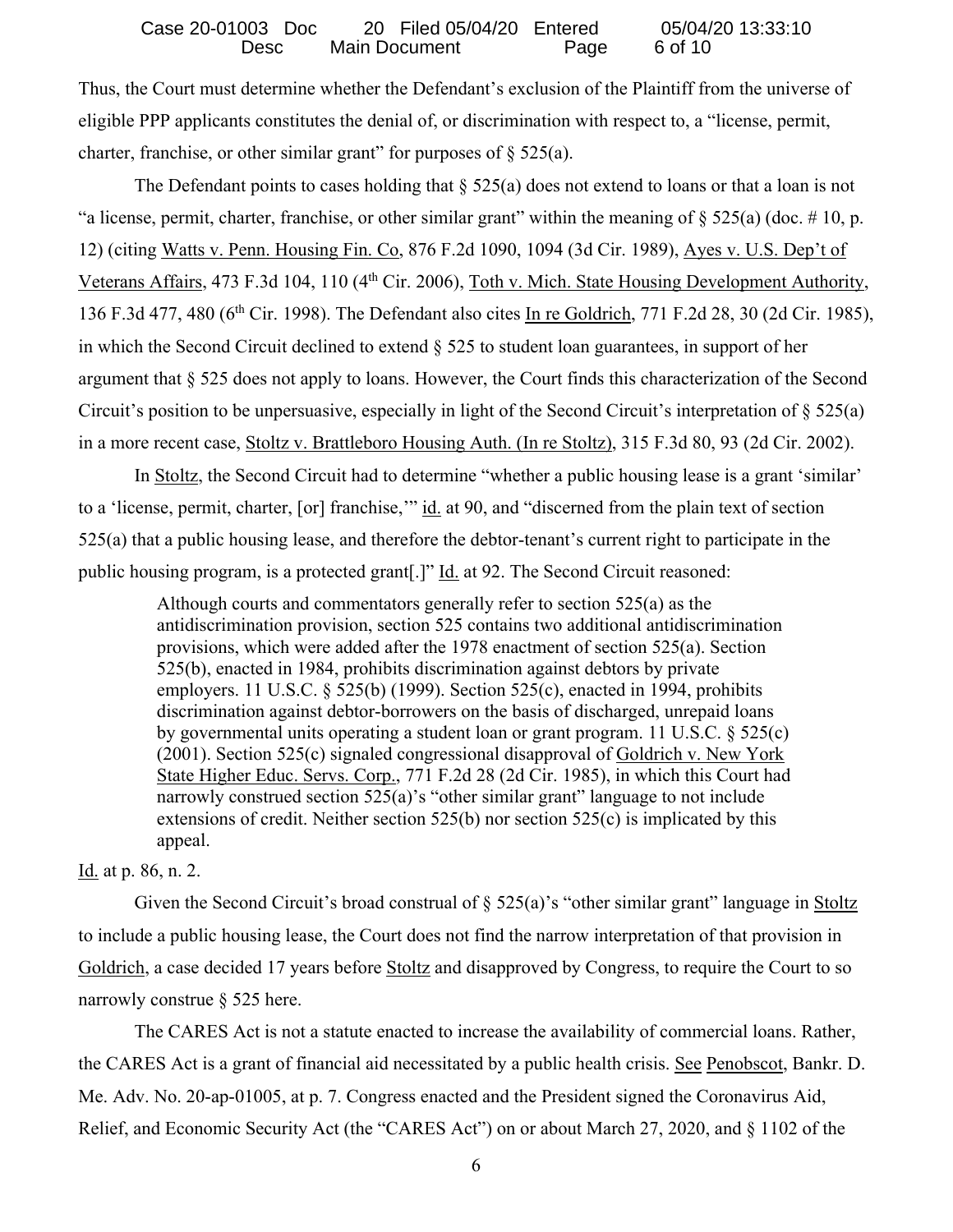CARES Act established the PPP as a convertible loan program under  $\S$  7(a) of the Small Business Act (15 U.S.C. § 363(a)). There are very few PPP eligibility requirements under the CARES Act, and no underwriting mandates. It merely requires that an applicant (1) is a small business concern or any business concern, nonprofit organization, veterans organization, or Tribal business concern described in §  $31(b)(2)(C)$  of the Small Business Act; (2) does not employ more than the greater of 500 employees or, if applicable, the size standard in number of employees established by the Administration for the industry in which the business concern, nonprofit organization, veterans organization, or Tribal business concern operates; (3) was in operation on February 15, 2020; and (4) either had employees for whom the borrower paid salaries and payroll taxes, or paid independent contractors as reported on a Form 1099- MISC. While a PPP disbursement is nominally designated as a "loan," § 1106 of the CARES Act provides for loan forgiveness – essentially treating the PPP disbursement as a grant with no repayment obligation – as long as the funds are used as the Act requires. In essence, if the borrower complies with the so-called loan program it actually gets a grant, rather than a loan; a repayment obligation only arises if the borrower fails to use the funds for purposes underlying the CARES Act.

The Plaintiff certifies, via the sworn declaration of its interim CEO, it only seeks PPP funds in an amount that could be forgiven (doc.  $\# 3$ , p. 4,  $\P$  26, p. 12; doc.  $\# 11$ , p. 6), and intends to use all PPP funds it receives only for purposes that would qualify for forgiveness under the PPP. At the May  $1<sup>st</sup>$  hearing, the Plaintiff also recognized this Court has broad authority to oversee the Plaintiff's use of funds and can ensure the Plaintiff complies with loan forgiveness criteria.

The Plaintiff's arguments and certification of intentions, as well as the import and purpose of the CARES Act, persuade the Court that if the Plaintiff were granted funds through the PPP that so-called loan would be eligible for forgiveness and therefore would, for all intents and purposes, be a grant. Accordingly, THE COURT FINDS the Plaintiff has made a sufficient showing that the PPP could be characterized as an "other similar grant" that the Plaintiff has demonstrated a likelihood of success on the merits of its  $\S$  525(a) claim.

# *2. Likelihood of Irreparable Harm Absent Relief*

The Plaintiff asserts that, in the absence of another source of liquidity, it is days or weeks away from running out of money, and projects it will do so by the first week of June (doc. #2, p. 13; doc. #3,  $\P$ 36). The Defendant contends the Plaintiff's projection that it may run out of money in early June, without supporting evidence, is insufficient to show irreparable harm (doc. #10, p. 19).

 While the record is not developed at this very early stage of the adversary proceeding, the Complaint is supported by the sworn declaration of the Plaintiff's interim CEO, affirming the Plaintiff's projection that it will run out of money by the first week of June, which would force the Plaintiff to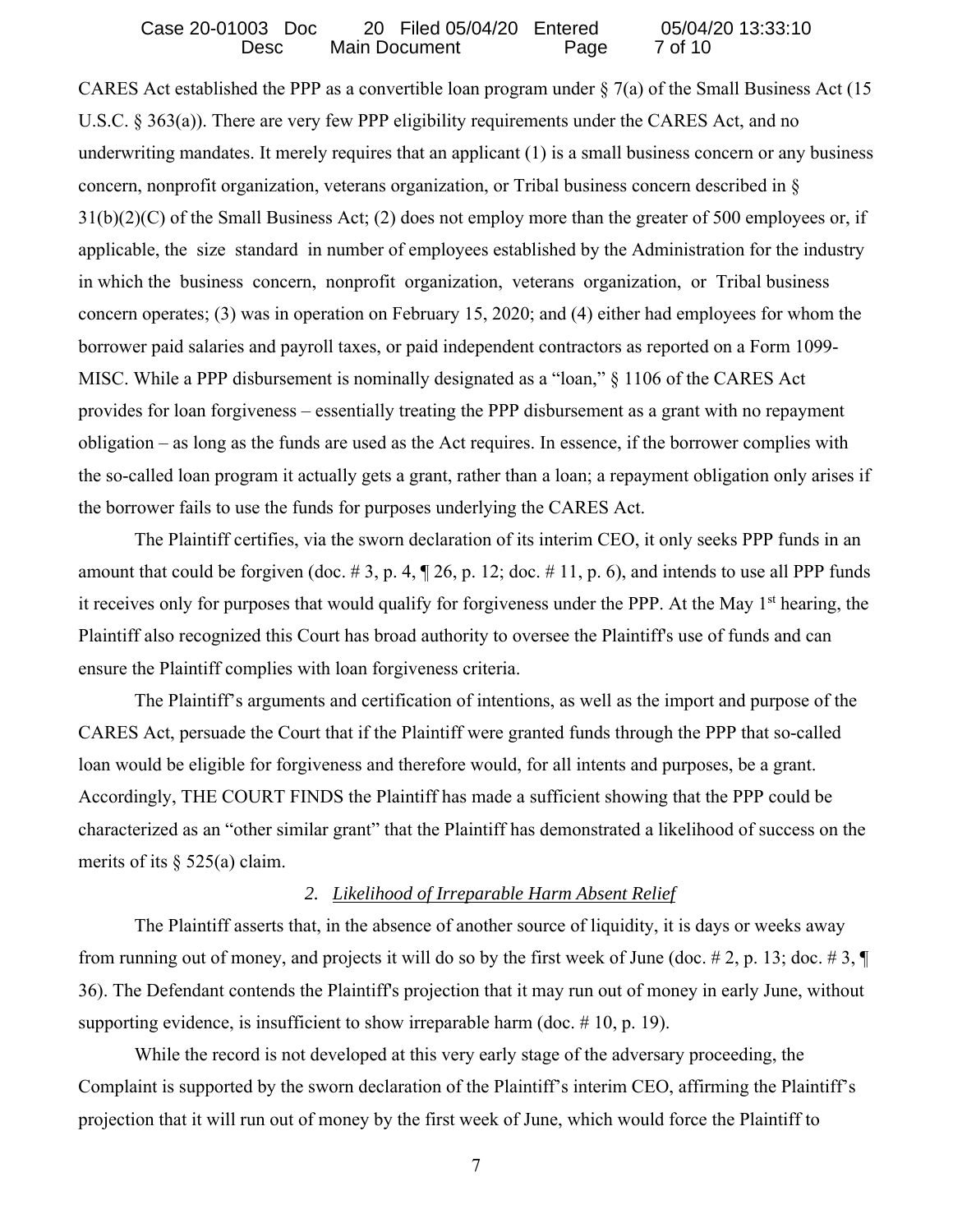immediately close without funds for an orderly wind-down, causing irreparable harm (doc. # 3, p. 6, ¶ 36, p. 12). Further, there is ample evidence in the Plaintiff's chapter 11 bankruptcy case to establish a sound factual basis for this assertion, particularly the record since late March.

The Court held its most recent telephonic case management conference in the case on March 26, 2020, at which Attorneys Helman and Ranaldo were present (case # 19-10283, doc. # 341, p. 1). At that conference, Attorney Helman explained that, in response to the pandemic, the Plaintiff needed to significantly modify its operations, implement new treatment staffing protocols, divert resources from elective procedures to treatment of COVID-19 cases, purchase expensive but critical supplies, and close or radically change department functions (id. at p.2). He articulated the dramatic impact the pandemic has had on the Plaintiff's bottom line: it had less income and higher expenses than it could have projected, expected the trend to continue, and needed an infusion of cash to meet urgent and changing needs (id.).

On March 30, 2020, just a few days after that case management conference, the Plaintiff filed an emergency motion seeking approval of post-petition financing from the State of Vermont (case #19-10283, doc. # 344). That motion was supported by the sworn declaration of the Plaintiff's interim CEO, who affirmed the Debtor faced an immediate cash shortfall due to the pandemic of approximately \$844,110.00 for the week ending April 12, 2020, which would grow to more than \$1.2 million by the week ending April 19, 2020 (case # 19-10283, doc. # 348,  $\P$  $[$  6, 15). The Court approved the Plaintiff's emergency motion on April 2, 2020, finding the absence of such financing would cause immediate and irreparable harm, loss, and damage to the Debtor's estate, its creditors, and other parties in interest in the case (case # 19-10283, doc. # 355, §§ I.F, II).

The Plaintiff filed a status update on April 17, 2020, reporting that it continued to operate on a modified basis in response to the pandemic and reiterating that, absent a further infusion of funds, there would likely be cash shortfalls by mid-May (case  $\#$  19-10283, doc.  $\#$  374, p. 1).

 Based on this record in the Plaintiff's bankruptcy case and this adversary proceeding, including the sworn declaration of its interim CEO (case # 19-10283, doc. # 348) in addition to the Complaint and TRO Motion, the Plaintiff has shown it faces ongoing cash shortfalls due to the COVID-19 pandemic and that PPP or other funds are needed to avoid irreparable harm to the Plaintiff. The Defendant has presented no evidence to the contrary.<sup>3</sup>

Based on this record, THE COURT FINDS there is a significant likelihood the Plaintiff will suffer irreparable harm without this relief and the Plaintiff has met its burden on this prong of the TRO test.

 $3$  At the May 1<sup>st</sup> hearing, the Court inquired whether the Defendant was challenging the Plaintiff's statement that the hospital would suffer irreparable harm if it did not receive financial assistance very soon. The Defendant demurred, resting on its belief that the Debtor had a heavy burden and had not met it in its TRO Motion.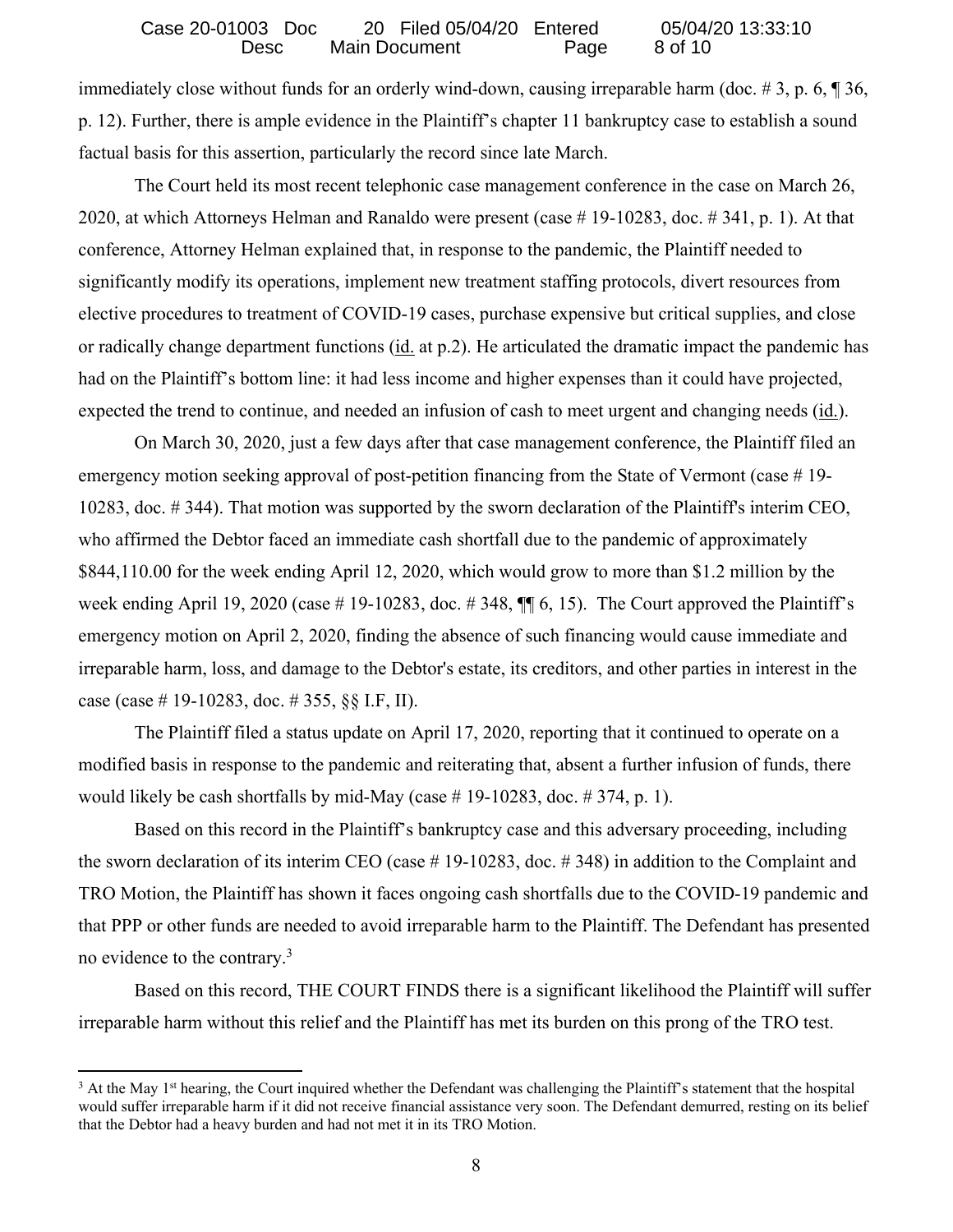# *3. Balance of Equities*

The Plaintiff argues the balance of equities tips in favor of granting the TRO, as there is no harm to the Defendant in requiring her to implement the PPP without discriminating against the Plaintiff and to process the Plaintiff's application if, but for that discrimination, the Plaintiff would qualify for PPP funds (doc. # 2, p. 14). The Defendant contends that granting the injunctive relief the Plaintiff could disrupt the administration of the PPP in the middle of loan distribution (doc.  $\# 10$ , p. 2), but has not proffered any rationale for this contention or otherwise addressed this TRO factor in her papers.

The Plaintiff seeks a TRO to (i) enjoin the Defendant from discriminating against the Plaintiff's PPP application, (ii) require the Defendant to authorize a lender to process the Plaintiff's PPP application without regard to the Plaintiff's status as a bankruptcy debtor, and (iii) require the Defendant to reserve sufficient funds and guaranty authority to provide the Plaintiff with access to \$3.64 million in PPP funds if the Plaintiff is determined to be eligible for PPP funds (see doc. #2-8,  $\S$  4(C); doc. #3, p. 11). It is not apparent to the Court – and the Defendant has not explained – how this TRO would significantly disrupt administrative of the PPP,<sup>4</sup> or how any purported disruption outweighs the clear harm to the Plaintiff if the TRO Motion is denied.<sup>5</sup>

For these reasons, THE COURT FINDS the Plaintiff's argument on this prong to be persuasive and the balancing the equities weighs in favor of granting the TRO Motion.

# *4. Public Interest*

The Plaintiff asserts injunctive relief serves the public interest because Congressional policy favors reorganization, the Plaintiff is one of the largest private sector employers in its geographic area, and in this time of the COVID-19 pandemic it is crucial to the public health and welfare that the Plaintiff continue providing hospital services to the area. Moreover, as one of the largest employers in the region it serves, the Plaintiff alleges its continued vitality is essential for the economic development and employment of residents in the area (doc.  $\# 2$ , p. 15). The Defendant counters that the public interest weighs against the Plaintiff here because the proposed injunction would short-circuit the rapidly evolving political and administrative landscape of responding to COVID-19 and posits the granting of a TRO could

<sup>&</sup>lt;sup>4</sup> At the May 1<sup>st</sup> hearing, the Court inquired of the Defendant how allowing a lender to review the Plaintiff's PPP application without considering its status as a bankruptcy debtor would disrupt SBA operations. The Defendant reiterated her previously recited argument that the SBA had made a policy determination that PPP loans would not be granted to bankruptcy debtors, and to issue an injunction inconsistent with that policy would hinder operation of the PPP program. Despite the Court's repeated attempts to get a more precise response, however, the Defendant failed to provide a single example of how the Defendant's actual operations would suffer any disruption if the Plaintiff's request for a TRO was granted.

<sup>&</sup>lt;sup>5</sup> The Court finds the Defendant's position on this prong to be more than a bit puzzling, given the magnitude of harm the Plaintiff's bankruptcy estate, creditors, other parties in interest in this case, as well as the community the Plaintiff serves, would suffer if this hospital were forced to close due to lack of funding from the PPP. This is all the more confounding when one takes into consideration the large stake the federal government has in the Plaintiff's successful bankruptcy reorganization: the U.S. Department of Health and Human Services has filed a claim in this case in the amount of \$4,603,598.31 (claim # 114-1).